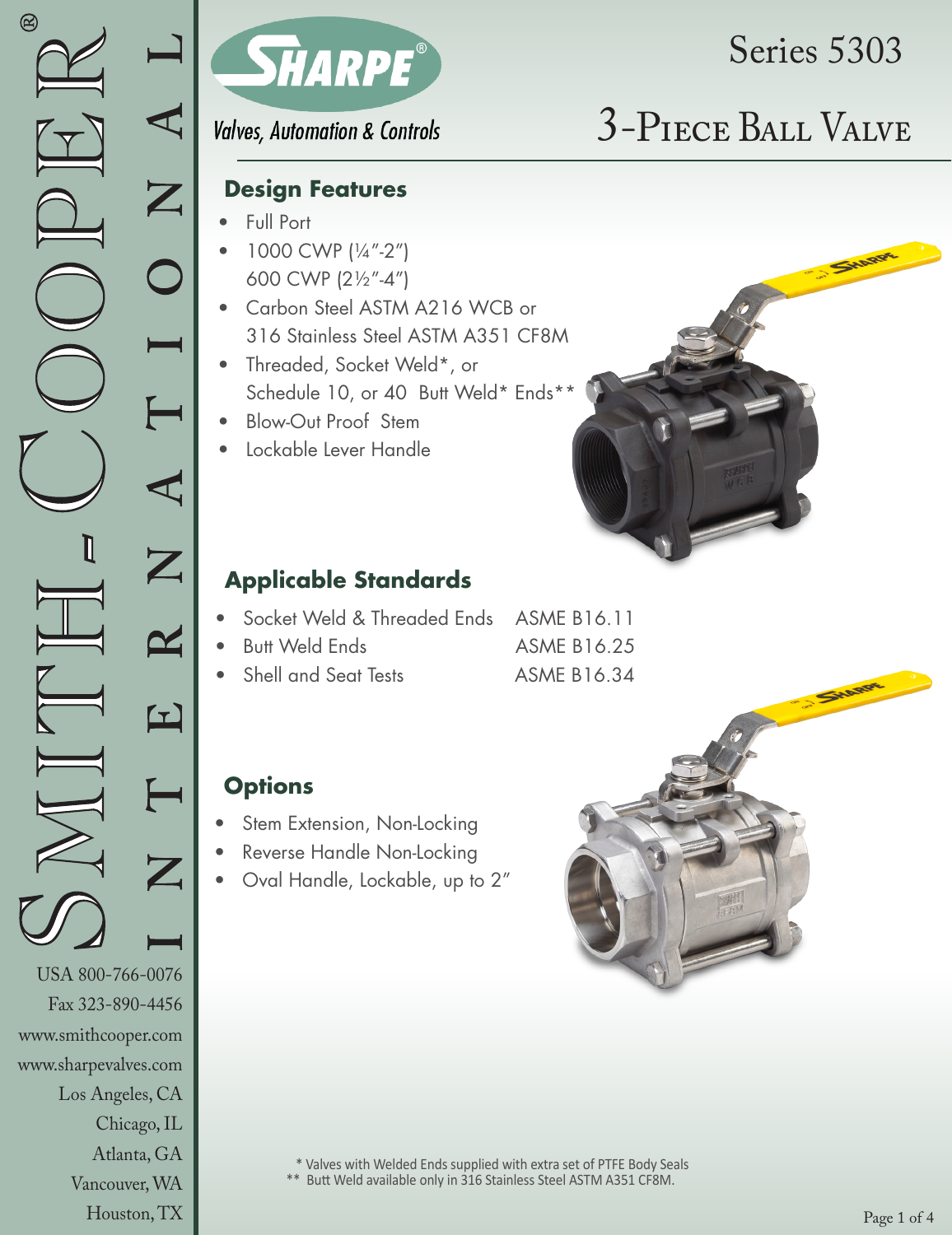

## 3-Piece Ball Valve Series 5303

 $\overline{\mathbb{Z}}$ 







**BUTT WELD ENDS SCH40** 

#### Dimensions (Inches)

| <b>Size</b>   | A     | A1    | B    |       | ØD   | ØE   | F    | ØG   | ØH   | $\varnothing$ |                          | K                            |      |
|---------------|-------|-------|------|-------|------|------|------|------|------|---------------|--------------------------|------------------------------|------|
| 1/4           | 2.50  | 2.56  | 2.21 | 4.00  | 0.46 | 0.56 | 0.44 | 0.44 | 0.54 | 0.36          | .79                      | 3.62                         | 2.42 |
| 3/8           | 2.50  | 2.56  | 2.21 | 4.00  | 0.50 | 0.69 | 0.44 | 0.57 | 0.68 | 0.49          | 1.79                     | 3.62                         | 2.42 |
| 1/2           | 2.83  | 2.83  | 2.36 | 4.00  | 0.59 | 0.86 | 0.44 | 0.70 | 0.84 | 0.62          | 2.13                     | 3.62                         | 2.42 |
| 3/4           | 3.34  | 3.34  | 2.47 | 5.00  | 0.79 | 1.07 | 0.56 | 0.92 | 1.05 | 0.82          | 2.66                     | 3.78                         | 2.56 |
|               | 3.62  | 3.62  | 2.81 | 5.70  | 0.98 | 1.33 | 0.72 | 1.19 | 1.32 | 1.05          | 2.82                     | 3.78                         | 2.56 |
| $1 - 1/4$     | 4.33  | 4.33  | 3.08 | 5.70  | 1.26 | 1.68 | 0.72 | 1.52 | 1.66 | 1.38          | 3.17                     | 4.72                         | 3.31 |
| $1 - 1/2$     | 4.83  | 4.83  | 3.47 | 7.50  | 1.50 | 1.92 | 0.75 | 1.75 | 1.90 | 1.61          | 3.39                     | 4.72                         | 3.31 |
| $\mathcal{P}$ | 5.58  | 5.58  | 3.82 | 7.50  | 2.00 | 2.41 | 0.84 | 2.23 | 2.38 | 2.07          | 3.66                     | 4.72                         | 3.31 |
| $2 - 1/2$     | 6.84  | 6.84  | 5.81 | 10.00 | 2.56 | 2.90 | 1.13 | 2.64 | 2.88 | 2.47          | $\overline{\phantom{a}}$ |                              |      |
| 3             | 7.59  | 7.57  | 6.23 | 10.00 | 3.00 | 3.54 | 1.25 | 3.24 | 3.50 | 3.07          | $\overline{\phantom{a}}$ | $\qquad \qquad \blacksquare$ |      |
| 4             | 10.79 | 10.76 | 7.31 | 11.34 | 3.94 | 4.54 | 1.75 | 4.21 | 4.50 | 4.03          | $\overline{\phantom{a}}$ |                              |      |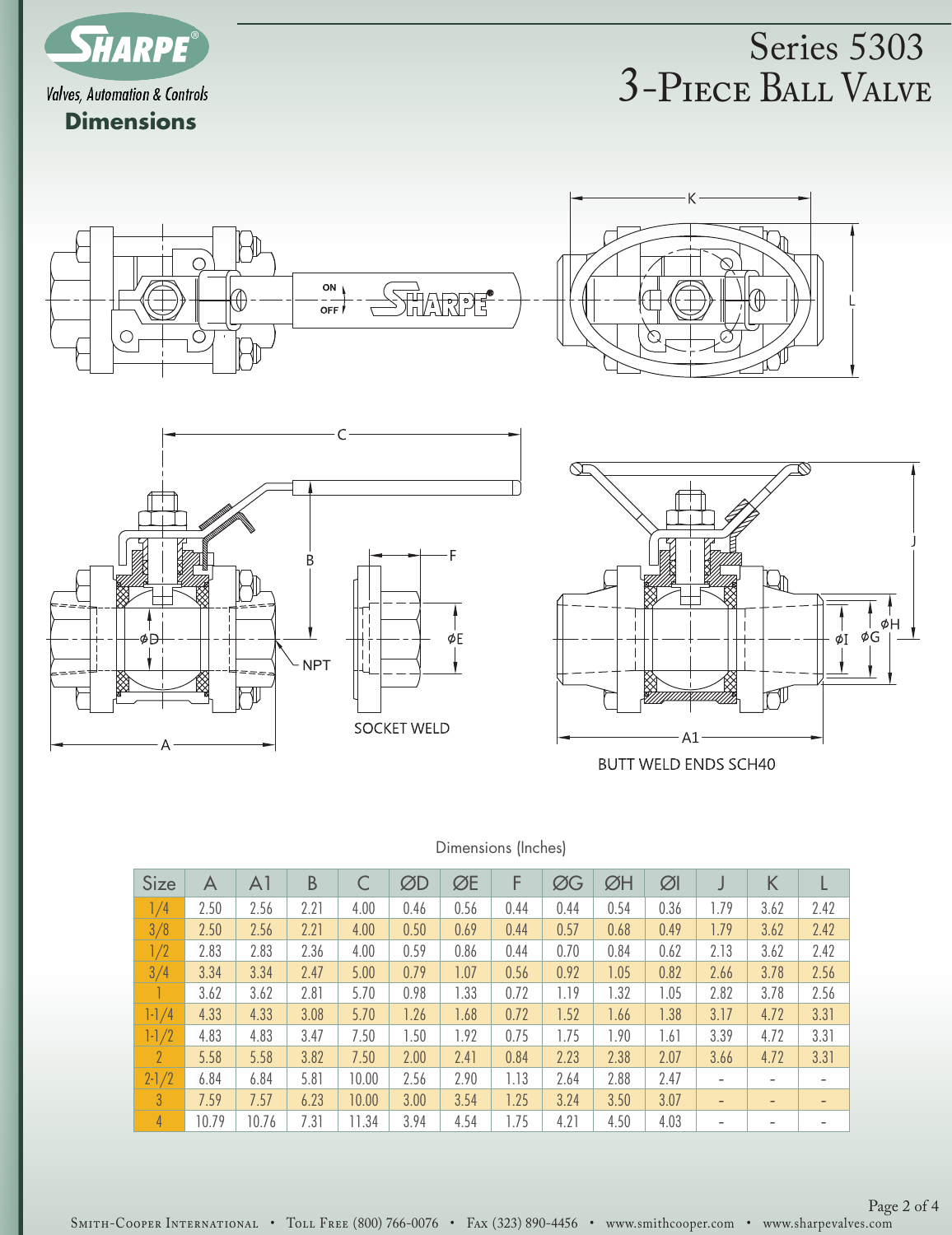

## 3-Piece Ball Valve Series 5303



Page 3 of 4